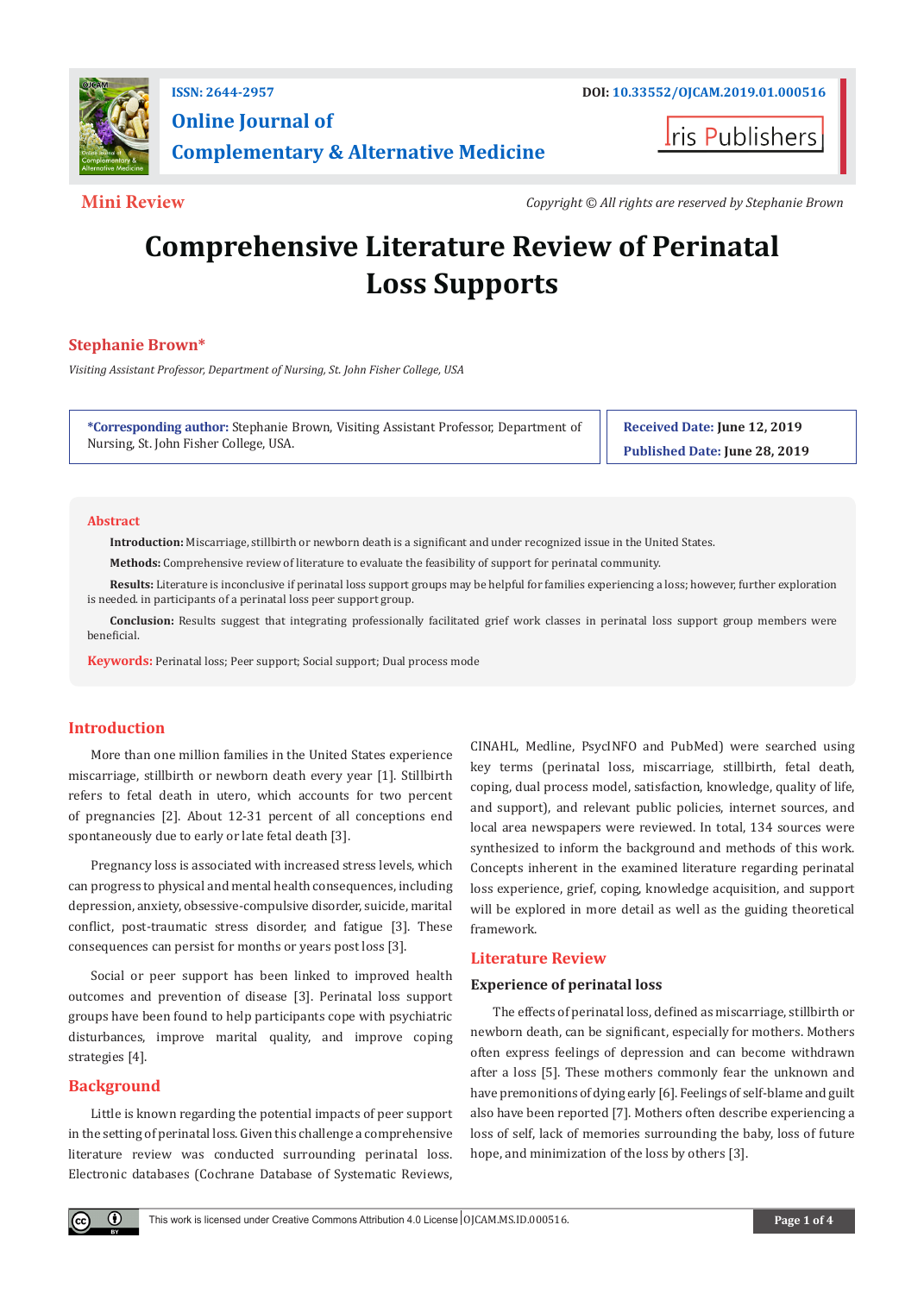The process of dealing with perinatal loss is specific to the individual, may last months or years, and can extend into subsequent pregnancies. Mothers experiencing loss can also face a variety of mental health obstacles including: anxiety, depression, obsessive-compulsive disorder, suicide, marital conflict, and posttraumatic stress disorder [3].

#### **The impact of grief and coping**

Grief is a complex process and can often include significant feelings of guilt [8]. After a perinatal loss, both men and woman are susceptible to a resurgence of grief even years after the loss. The grief process can be further complicated if parents do not find their own time to grieve [5]. Coping can be defined as an "action oriented and intrapsychic effort used to manage the demands created by stressful events" Amoyal NR, et al. [9] and requires the recognition of the impact of stress specifically related to mental and physical health outcomes [9]. Supporting coping related to a perinatal loss was a focus of this pilot. Investigating the dynamics of grief and coping over time could serve as a valuable intervention in the setting of perinatal loss.

#### **Knowledge acquisition**

Scant literature is present examining the role of knowledge in affecting the process of grief, especially when examining health outcomes. Experiencing a loss can lead to a decrease in energy and self-worth, which then contributes to the complexity of the grieving process [10]. Hibbard JH and Greene J [11], however, determined that patients who took an active role in their own health, secondary to increased knowledge, had better health outcomes and care experiences. noted improvements in patient knowledge base with interventions designed to promote self-care, improve self-efficacy, increase patient satisfaction, enhance coping skills, and improve perceptions of social support [12,13].

Adams RJ [12] also states that increased knowledge assessment tools are needed. A comprehensive literature review was conducted to search for knowledge assessment tools. However, no validated tool relating to perinatal loss was discovered that would be applicable for a pilot study. Therefore, a qualitative knowledge acquisition survey tool was created to further assess this need for the purpose of this pilot.

### **Support groups**

Both self-help groups and support groups function with the goal of helping others. About 25 million Americans have attended self-help/support groups during their lifetime and of these, 10 million have attended a group within the last year [14].

Specific to perinatal loss, support groups have been noted to be effective in reducing the distress of parents and improving parents' overall mental health, relationship quality, and parental coping strategies [4]. Common themes identified by support group members included dealing with anniversaries, jealousy of pregnant friends, denied feelings, communication problems, marriage difficulties, guilt, future pregnancies and concerns regarding current children. Participants reported validation of feelings, acknowledgment of experiences, and decreased guilt as a result of support group membership. Perinatal loss support groups were also noted to help restore hope for the future and to increase communication within relationships among participants [15]. This background the planning if this pilot study.

Hoey LM, et al. [16] concluded that peer support programs can improve satisfaction with medical care, improve personal relationships and social support, increase a sense of belonging, and enhance mood. Schopler JH, Galinsky MJ [17], noted similar themes. Group social or peer support provided participants with a sense of relief, reassurance, enhanced coping skills, greater self-confidence, decreased fear, decreased ambiguity, a sense of being cared for, a feeling of purpose, emotional release, reduced helplessness, and a greater ability to meet demands [17].

#### **Theoretical framework**

The Dual Process Model (DPM) of bereavement coping was developed in 1999 by [18-20]. The DPM consists of two phases: loss-oriented coping and restoration orientation coping. Loss orientation pertains to the aspects of the death itself. It involves confronting feelings of grief while confiding in [21]. In this model, the bereaved individual is appraising and concentrating on the primary aspect of the loss itself. This is referred to as doing the "grief work" [22]. Restoration oriented coping refers to the secondary aspects not directly associated with the loss itself. During this stage there is a reengagement back into life following the loss [21]. In this stage of the model, the individual is dealing with the secondary consequences of the loss, which leads to reflection and reorientation to oneself in the surrounding world without the deceased. This requires rethinking and re-planning of his or her life [22]. Oscillation between the two coping stages is a core feature of the DPM and can include having some avoidance or overlapping between each stage of coping [21].

In a longitudinal study of 219 couples conducted by Wijngaards de Meij, et al. [20] examined the relationship between parents and partners coping with a perinatal loss. This study concluded that loss orientation coping was more predictive of negative psychological adjustments after a loss. It was noted that higher levels of restoration orientation coping were related to increased levels of adjustment after a loss. Participants in this study were surveyed at six, thirteen, and twenty months post loss. High levels of restoration-oriented coping tended to minimize the effects of high levels of loss orientation associated with depression [20].

In a study conducted by Lund D, et al. [23], the DPM of coping was used to evaluate coping and knowledge in the bereaved widower population. It included a total sample of 298 recently widowed men over age 50. One hundred and twenty-eight men attended a 14-week traditional grief group that focused on loss orientation. One hundred seventy of the men attended a group that focused on both loss orientation and restoration orientation. This study found that the latter participants had higher levels of restoration-oriented coping, which is typically associated with better psychological adjustments after a loss. The researchers also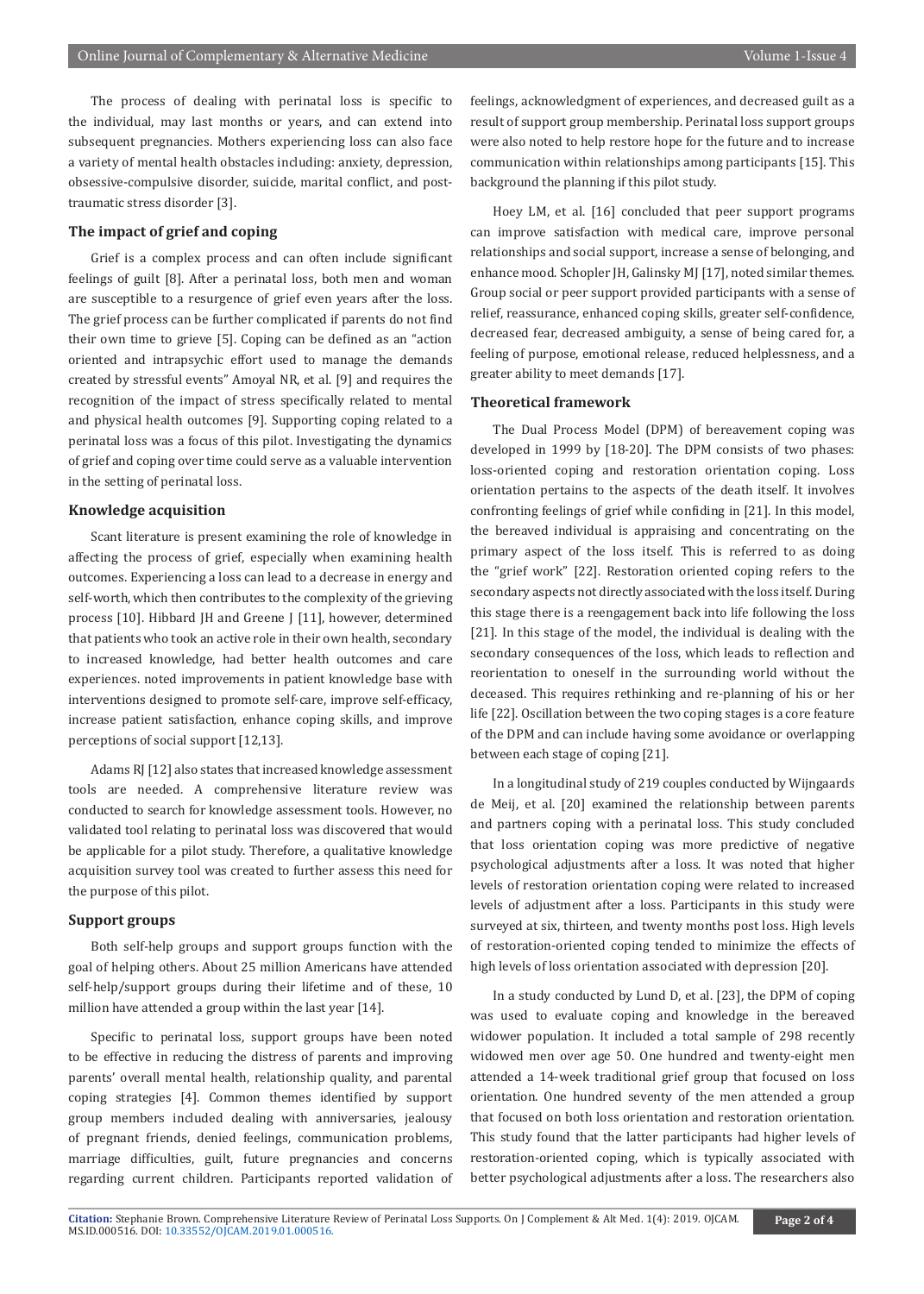reported a high degree of satisfaction with this program. Given the applicability of Lund and colleagues' study, a similar mode of grief work training was implemented in this pilot program

#### **Discussion**

#### **Literature synthesis critique**

A considerable body of literature about perinatal loss and the attributing factors exists; however, several gaps in the literature were noted. Though there are a variety of social support options available for families, consistent evaluation methods and instruments pertaining to grief and support are not frequently reported. Limited randomized clinical trials specific to perinatal loss were noted. The lack of information from randomized clinical trials suggest a need to determine if psychological support or counseling for mothers, fathers, and families after a perinatal loss is helpful or not [24]. This was also the case when assessing social support within other settings and populations. Specific to Flenady V and Wilson T [24] Cochrane review, most of the literature noted that social support was helpful, however, none of the reviewed randomized controlled studies evaluated social support. Also, similar to support literature in perinatal loss, small sample sizes with low statistical power were noted [24].

Limited literature was found specific to the integration of peer and professional support after a perinatal loss especially relating to the processes of coping, knowledge acquisition, quality of life, and satisfaction The promotion of knowledge does appear to be an effective way to enhance coping and promote wellness [12]. Therefore, interventions that facilitate coping through the grieving process while increasing knowledge may be helpful for persons experiencing perinatal loss. Implementing grief work group classes that promote knowledge acquisition specific to grief and coping, in conjunction with combined peer and professional support could potentially help families that have endured a perinatal loss.

The only Cochrane review regarding perinatal loss was ultimately unable to include any prior studies on review of this topic due to participant drop out [24]. This article also found that most of the prior studies looking at support and perinatal loss included small primarily female sample sizes [24]. These two findings were also noted in this pilot. These prior literature findings and this pilot's findings illustrate that further research is needed with this population with both males and females.

Overall, the literature did indicate that social support was helpful, which this pilot found also as mean scores for quality of life and satisfaction increased. Specifically, pilot qualitative analysis suggests that the integration of peer and professional support was helping in the grieving process [25-32].

#### **References**

- 1. [Kiley G \(2009\) Leading mothers through their times of sorrow. Health](https://www.ncbi.nlm.nih.gov/pubmed/19603724)  [Prog 90\(4\): 70-72.](https://www.ncbi.nlm.nih.gov/pubmed/19603724)
- 2. [Hutti MH, Armstrong DS, Myers J \(2011\) Healthcare utilization in the](https://www.ncbi.nlm.nih.gov/pubmed/21350373)  [pregnancy following a perinatal loss. MCN Am J Matern Child Nurs](https://www.ncbi.nlm.nih.gov/pubmed/21350373)  [36\(2\): 104-111.](https://www.ncbi.nlm.nih.gov/pubmed/21350373)
- 3. [Hutti MH \(2004\) Social and professional support needs of families after](https://www.ncbi.nlm.nih.gov/pubmed/16227519) [perinatal loss. J Obstet Gynecol Neonatal Nurs 34\(5\): 630-638.](https://www.ncbi.nlm.nih.gov/pubmed/16227519)
- 4. [Murray JA, Terry DJ, Vance JC, Battistutta D, Connolly Y \(2000\) Effects of](https://www.ncbi.nlm.nih.gov/pubmed/11010730) [a program of intervention on parental distress following infant death.](https://www.ncbi.nlm.nih.gov/pubmed/11010730) [Death Stud 24\(4\): 275-305.](https://www.ncbi.nlm.nih.gov/pubmed/11010730)
- 5. [Lang A, Gottlieb LN, Amsel R \(1996\) Predictors of husbands' and wives'](https://www.ncbi.nlm.nih.gov/pubmed/10160531) [grief reactions following infant death: The role of marital intimacy.](https://www.ncbi.nlm.nih.gov/pubmed/10160531) [Death Stud 20\(1\): 33-57.](https://www.ncbi.nlm.nih.gov/pubmed/10160531)
- 6. Barr P, Cacciatore J (2008) Personal fear of death and grief in bereaved mothers. Death Studies, 32(5), 445-460.
- 7. [Mathew S, Cesario S, Symes L \(2008\) Explaining "unexplained" perinatal](https://www.ncbi.nlm.nih.gov/pubmed/19011494) [loss: Experiences of women with antiphospholipid syndrome. J Perinat](https://www.ncbi.nlm.nih.gov/pubmed/19011494) [Neonatal Nurs 22\(4\): 293-301.](https://www.ncbi.nlm.nih.gov/pubmed/19011494)
- 8. [Moules NJ, Simonson K, Fleiszer AR, Prins M, Rev Bob G \(2007\) The soul](https://www.ncbi.nlm.nih.gov/pubmed/17220385) [of sorrow work: Grief and therapeutic interventions with families. J Fam](https://www.ncbi.nlm.nih.gov/pubmed/17220385) [Nurs 13\(1\): 117-141.](https://www.ncbi.nlm.nih.gov/pubmed/17220385)
- 9. [Amoyal NR, Mason ST, Gould NF, Corry N, Mahfouz S, et al. \(2011\)](https://www.ncbi.nlm.nih.gov/pubmed/21562462) [Measuring coping behavior in patients with major burn injuries: A](https://www.ncbi.nlm.nih.gov/pubmed/21562462) [psychometric evaluation of the BCOPE. J Burn Care Res 32\(3\): 392-398.](https://www.ncbi.nlm.nih.gov/pubmed/21562462)
- 10. [Fisher MA, Mitchell GJ \(1998\) Patients' views of quality of life:](https://www.ncbi.nlm.nih.gov/pubmed/9633326) [Transforming the knowledge base of nursing. Clin Nurse Spec 12\(3\):](https://www.ncbi.nlm.nih.gov/pubmed/9633326) [99-105.](https://www.ncbi.nlm.nih.gov/pubmed/9633326)
- 11. [Hibbard JH, Greene J \(2013\) What the evidence shows about patient](https://www.ncbi.nlm.nih.gov/pubmed/23381511) [activation: Better health outcomes and care experiences; fewer data on](https://www.ncbi.nlm.nih.gov/pubmed/23381511) [costs. Health Aff \(Millwood\) 32\(2\): 207-214.](https://www.ncbi.nlm.nih.gov/pubmed/23381511)
- 12. [Adams RJ \(2010\) Improving health outcomes with better patient](https://www.ncbi.nlm.nih.gov/pubmed/22312219) [understanding and education. Risk Manag Healthc Policy 3: 61-72.](https://www.ncbi.nlm.nih.gov/pubmed/22312219)
- 13. [Adams JM, Moreno J, Reynolds K, Campbell DW IV, Smith EO, et al. \(1997\)](https://www.ncbi.nlm.nih.gov/pubmed/9164798) [Resource utilization among neonatologists in a university children's](https://www.ncbi.nlm.nih.gov/pubmed/9164798) [hospital. Pediatrics 99\(6\): E2.](https://www.ncbi.nlm.nih.gov/pubmed/9164798)
- 14. [Wituk SA, Shepherd MD, Warren M, Meissen G \(2002\) Factors](https://www.ncbi.nlm.nih.gov/pubmed/12054034) [contributing to the survival of self-help groups. Am J Community Psychol](https://www.ncbi.nlm.nih.gov/pubmed/12054034) [30\(3\): 349-366.](https://www.ncbi.nlm.nih.gov/pubmed/12054034)
- 15. [Wilson AL, Soule DJ \(1981\) The role of a self-help group in working with](https://www.ncbi.nlm.nih.gov/pubmed/10256887) [parents of a stillborn baby. Death Educ 5\(2\): 175-186.](https://www.ncbi.nlm.nih.gov/pubmed/10256887)
- 16. [Hoey LM, Ieropoli SC, White VM, Jefford M \(2008\) Systematic review](https://www.ncbi.nlm.nih.gov/pubmed/18191527) [of peer-support programs for people with cancer. Patient Educ Couns](https://www.ncbi.nlm.nih.gov/pubmed/18191527) [70\(3\): 315-337.](https://www.ncbi.nlm.nih.gov/pubmed/18191527)
- 17. [Schopler JH, Galinsky MJ \(1993\) Support groups as open systems: A](https://www.ncbi.nlm.nih.gov/pubmed/8406224) [model for practice and research. Health Soc Work 18\(3\): 195-207.](https://www.ncbi.nlm.nih.gov/pubmed/8406224)
- 18. [Strebe M, Schut H \(2010\) The dual process model of coping with](https://www.ncbi.nlm.nih.gov/pubmed/21058610) [bereavement: a decade on. Omega \(Westport\) 61\(4\): 273-289.](https://www.ncbi.nlm.nih.gov/pubmed/21058610)
- 19. [Stroebe MS, Folkman S, Hansson RO, Schut H \(2006\) The prediction](https://www.ncbi.nlm.nih.gov/pubmed/16875769) [of bereavement outcome: Development of an integrative risk factor](https://www.ncbi.nlm.nih.gov/pubmed/16875769) [framework. Soc Sci Med 63\(9\): 2440-2451.](https://www.ncbi.nlm.nih.gov/pubmed/16875769)
- 20. [Wijngaards-de Meij L, Stroebe M, Schut H, Stroebe W, van den Bout J, et](https://www.ncbi.nlm.nih.gov/pubmed/17588295) [al. \(2008\) Parents grieving the loss of their child: Interdependence in](https://www.ncbi.nlm.nih.gov/pubmed/17588295) [coping. Br J Clin Psychol 47\(Pt 1\): 31-42.](https://www.ncbi.nlm.nih.gov/pubmed/17588295)
- 21. [Hooghe A, Neimeyer RA, Rober P \(2012\) "Cycling around an emotional](https://www.ncbi.nlm.nih.gov/pubmed/22745365) [core of sadness": Emotion regulation in a couple after the loss of a child.](https://www.ncbi.nlm.nih.gov/pubmed/22745365) [Qual Health Res 22\(9\): 1220-1231.](https://www.ncbi.nlm.nih.gov/pubmed/22745365)
- 22. [Richardson VE \(2010\) The dual process model of coping with](https://www.ncbi.nlm.nih.gov/pubmed/21058609) [bereavement: a decade later on. Omega \(Westport\) 61\(4\): 269-271.](https://www.ncbi.nlm.nih.gov/pubmed/21058609)
- 23. [Lund D, Caserta M, Utz R, De Vries B \(2010\) Experiences and early](https://www.ncbi.nlm.nih.gov/pubmed/21058611) [coping of bereaved spouses/partners in an intervention based on the](https://www.ncbi.nlm.nih.gov/pubmed/21058611) [dual process model \(dpm\). Omega \(Westport\) 61\(4\): 291-313.](https://www.ncbi.nlm.nih.gov/pubmed/21058611)
- 24. [Flenady V, Wilson T \(2008\) Support for mothers, fathers and families](https://www.ncbi.nlm.nih.gov/pubmed/18253978) [after perinatal death. Cochrane Database Syst Rev 1:CD000452.](https://www.ncbi.nlm.nih.gov/pubmed/18253978)
- 25. [Attkisson C \(2012\) Administering and scoring of the CSQ scales.](http://www.csqscales.com/pdfs/Brief%20Summary%20of%20the%20Client%20Satisfaction%20Questionnaire%20(CSQ%20Scales).pdf)
- 26. Attkisson C (2014) Client satisfaction questionnaire (CSQ-8).